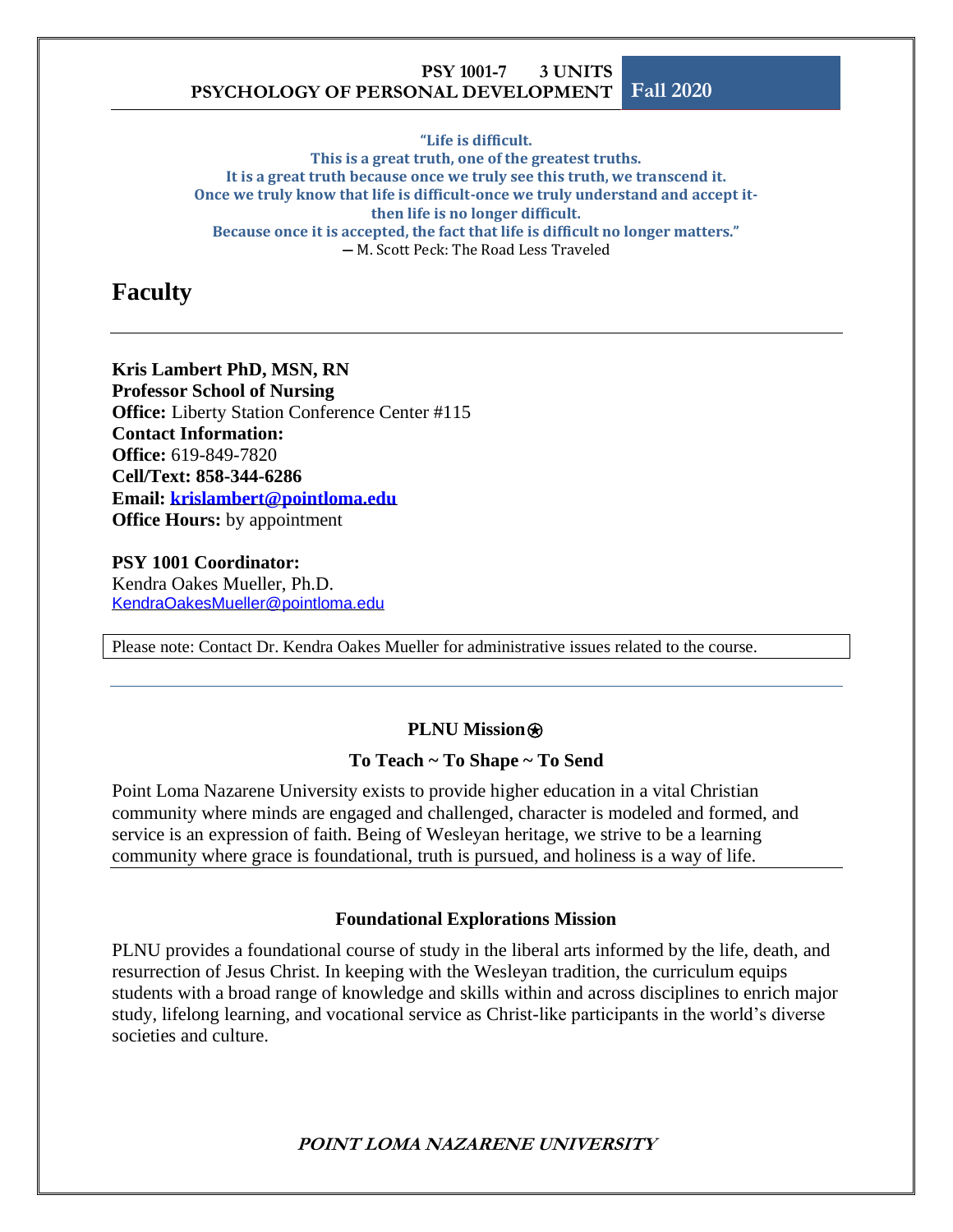#### **INSTITUTIONAL LEARNING OUTCOMES**  $\circledast$

#### 1. **Learning, Informed by our Faith in Christ**

Students will acquire knowledge of human cultures and the physical and natural world while developing skills and habits of the mind that foster lifelong learning.

#### 2. **Growing, In a Christ-Centered Faith Community**

Students will develop a deeper and more informed understanding of others as they negotiate complex professional, environmental and social contexts.

#### **Serving, In a Context of Christian Faith**

Students will serve locally and/or globally in vocational and social settings

#### **COURSE DESCRIPTION**⍟

## **Catalogue Description: PSY 1001: Psychology of Personal Development**

Introduction to theories and issues in psychology as these relate to the student's own level of need to develop socially, mentally, and spiritually. Attitudes and skills which contribute to academic success; specifically understanding Point Loma as an academic, religious, and social culture have special focus. Colloquium, lectures, and small group laboratory experiences are used. Required of all first year freshman or transfer students with less than 24 semester units. All others should take PSY 1003 to fulfill general education requirements.

| <b>Credits</b>   | <b>Course Hours</b>     | <b>Meeting Place</b> | <b>Resources</b>   |
|------------------|-------------------------|----------------------|--------------------|
| 2 Semester Units | $11:00$ am $- 11:50$ am | Zoom                 | Canvas PSY 1001-7  |
|                  | Wednesday (Zoom) and    | Canvas               |                    |
|                  | Friday (Pre-recorded    |                      |                    |
|                  | assignment)             |                      |                    |
| I Semester Unit  | 12:30pm-1:20pm          |                      | PSY 1001 Small     |
|                  | Thursday                |                      | Group Supplemental |
|                  |                         |                      | Syllabus           |

#### **The Relationship Between PSY 1001 and Other College Curricula**

This course is also one of the components of the Foundational Explorations (General Education) Program at Point Loma Nazarene University, under the category of "Developing Cognitive Abilities." By including this course in a common educational experience for undergraduates, the faculty supports the pursuit of personal awareness and skill development; focusing on the analytical, communicative, and quantitative skills necessary for successful living in modern society.

#### **Professor/Student Commitment and Expectations**

**As your professor,** I am committed to providing you with a rich and diverse learning environment. My goal is to offer each one of you the chance to learn and grow from this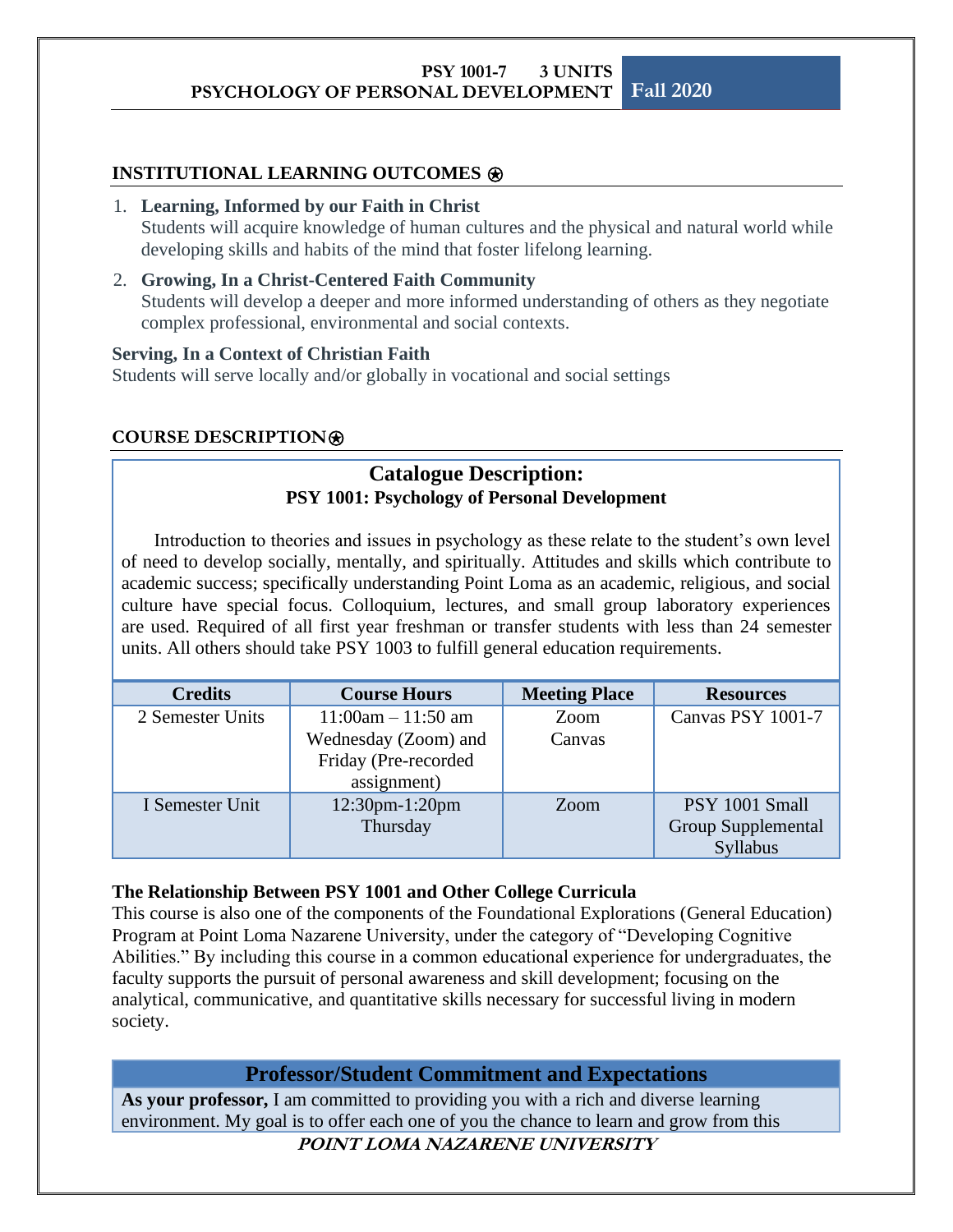course by offering a myriad of learning modalities; both didactic and experiential that are meaningful and related to learning outcomes. I am also committed to ensuring you have a safe, supportive environment to learn, ask questions, engage in discussion and reflect on new knowledge and experience within the context of psychology and personal development; with the outcome of preparing you to have a successful, enriching college experience.

**My expectation** is that you will arrive on time, prepared to engage in a discussion of the day's topic: offering your own thoughts and concerns, ideas and questions based on your reading assignments and experience. I expect you to turn in all assignments on time (a minimum of 10% will be deducted for each day an assignment is late unless prior arrangements have been made with me). I ask that you keep an open mind while exploring topics that may challenge your previously held beliefs. I ask that you make a commitment to the community of learners sharing the course with you and work to support your learning and the learning of your peers.

## **Course Specific Policies and Guidelines**

### **Learning Outcomes**

At the completion of this course, students will be able to…

- Express ideas and information to others through written communication
- Express ideas and information to others through oral communication
- Describe self-development to date using psychological tools.
- Identify critical thinking and abstract thinking as tools for college success
- Discover social and cultural blocks to successful college and life experience
- Utilize tools to resolve social and cultural blocks to successful college and life experience.
- Explore alternative ways of thinking.
- Develop curiosity about yourself as a stimulus to learning to learn.
- Identify psychology as a resource for learning and solving academic, personal, spiritual, and cultural problems

## **Required Textbooks and Recommended Study Resources**

- Frankl, V. (2006). *Man's search for meaning.* Boston, MA: Beacon Press.
- Peck, M. S. (1978). *The road less traveled.* New York, NY: Simon and Schuster.

**NOTE:** Students are responsible to have the required textbooks prior to the first day of class. Students are also encouraged to begin reading the books in preparation for the class as soon as possible.

*Point Loma Nazarene University, as a non-profit educational institution, is entitled by law to use materials protected by the US Copyright Act for classroom education. Any use of those materials outside the class may violate the law. All supplemental materials posted on this course site (including articles, book excerpts, or other documents) are provided for your personal academic*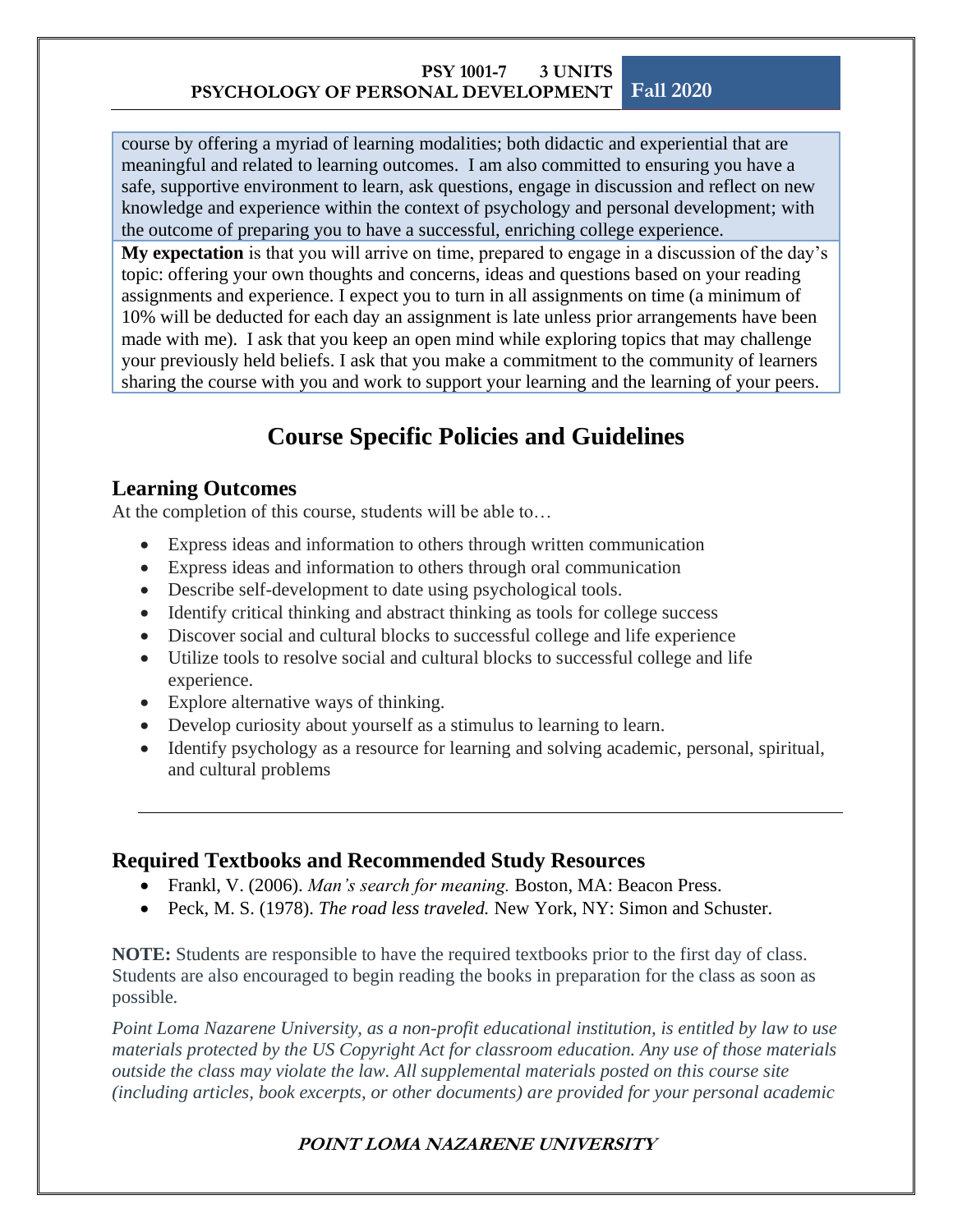*use. These materials may be protected by copyright law and should not be duplicated or distributed without permission of the copyright owner.*

## *"You cannot truly listen to anyone and do anything else at the same time."*

*-M. Scott Peck*

## **Evaluations Methods**

Your final course grade will be composed of the following:

| <b>Total Points Possible:</b>         | 100%  | 360 points            |  |
|---------------------------------------|-------|-----------------------|--|
|                                       |       | 45 points             |  |
| Attendance<br>$\bullet$               |       | See attendance policy |  |
| <b>Small Groups</b><br>$\bullet$      | 12.5% | 45 points             |  |
| 3. Participation/Attendance           |       |                       |  |
|                                       |       | 135 points            |  |
| <b>Reflection Papers</b><br>$\bullet$ | 12.5% | 45 points             |  |
| Autobiography<br>$\bullet$            | 25%   | 90 points             |  |
| 2. Written Assignments                |       |                       |  |
|                                       |       | 180 points            |  |
| Lecture Exam 4 (Final)                | 12.5% | 45 points             |  |
| Lecture Exam 3<br>$\bullet$           | 12.5% | 45 points             |  |
| Lecture Exam 2<br>$\bullet$           | 12.5% | 45 points             |  |
| Lecture Exam 1                        | 12.5% | 45 points             |  |
| 1. Examinations                       |       |                       |  |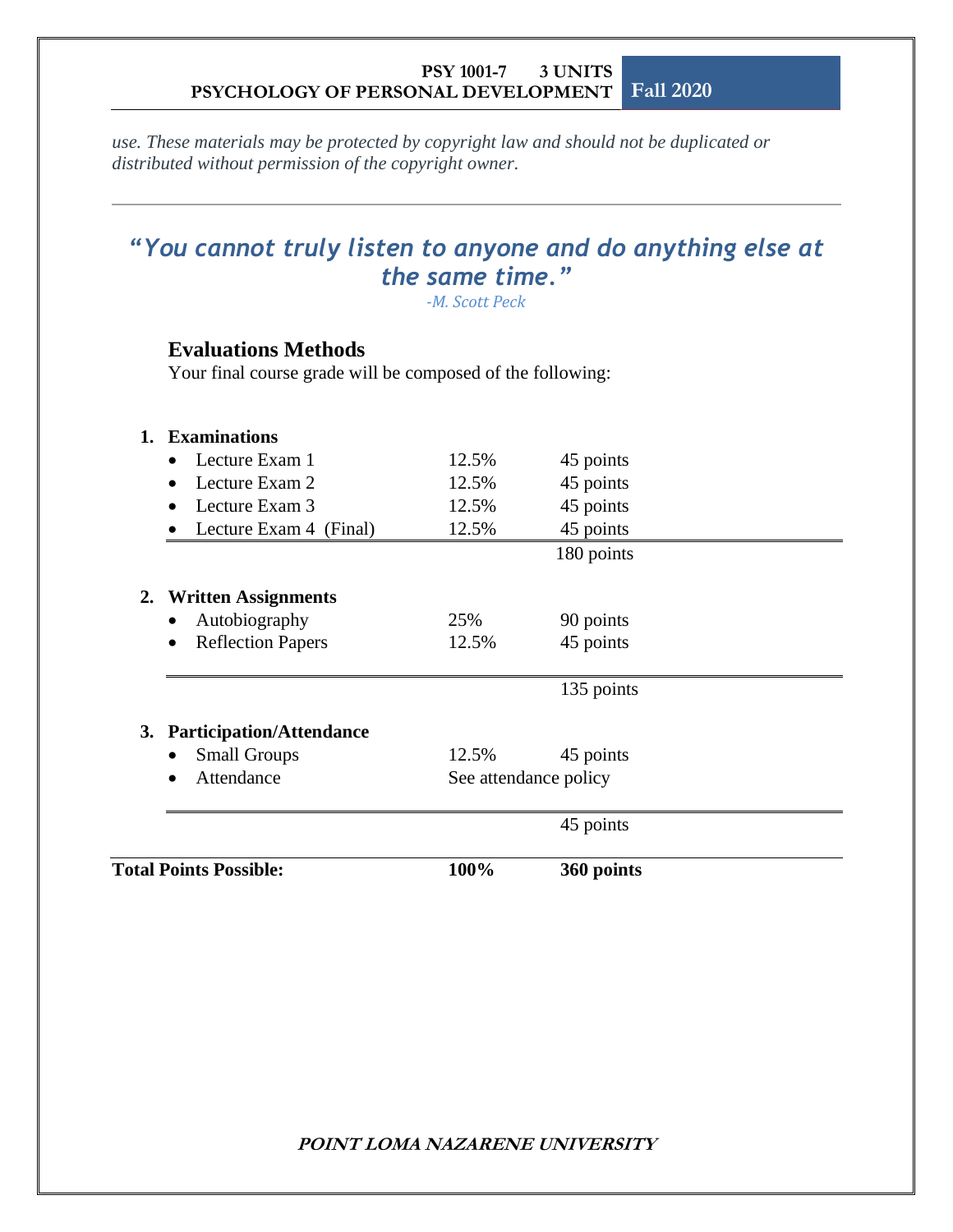| <b>Cumulative Score</b> |            |              |
|-------------------------|------------|--------------|
| $\mathbf{A}$            | 93%-100%   | 334.8-360    |
| $A -$                   | 90%-92.99% | 324-334.79   |
| $B+$                    | 88%-89.9%  | 316.8-323.9  |
| B                       | 84%-78.99% | 302.4-316.79 |
| $\mathbf{B}$            | 80%-83.99% | 288-302.39   |
| $C+$                    | 78%-79.99% | 280.8-288.99 |
| $\mathbf C$             | 74%=77.99% | 266.4-280.79 |
| $C-$                    | 70%-73.99% | 252-265.99   |
| $D+$                    | 66%-69.99% | 237.6-251.99 |
| D                       | 60%-65.99% | 216-237.59   |
| D-                      | 50%-59.99% | 180-215.99   |
| F                       | 0%-49.99%  | $0-179.99$   |

#### **Grading Scale**

## **There's a time for daring and there's a time for caution,**  and a wise man understands which is called for. -John Keating Dead Poets Society

#### **Canvas**

Canvas is the learning management system used at PLNU. It allows professors to deliver course learning materials using an eLearning format. It has many features including document management (course calendars, syllabus, handouts), grading and scoring, assignment uploads and much more. It is easy to use. If you are unfamiliar with how to access and use Canvas, please refer to the Canvas Guides at: <https://community.canvaslms.com/community/answers/guides>

## **Examinations and Quizzes**

#### **Examinations**

- There will be three exams and a final.
- Exams will cover material in the readings as well as lectures, power points, discussions, videos, films, group work and class activities.
- **The (3) exams** will consist of 25-35 multiple-choice questions and two essay questions.
- Students not present for a test will receive 0 points on the missed test.
- If a student cannot take a test due to extreme circumstances beyond their control, the professor must be notified in person, via email or voicemail prior to the examination.
- A make-up test may be permitted at the discretion of the professor.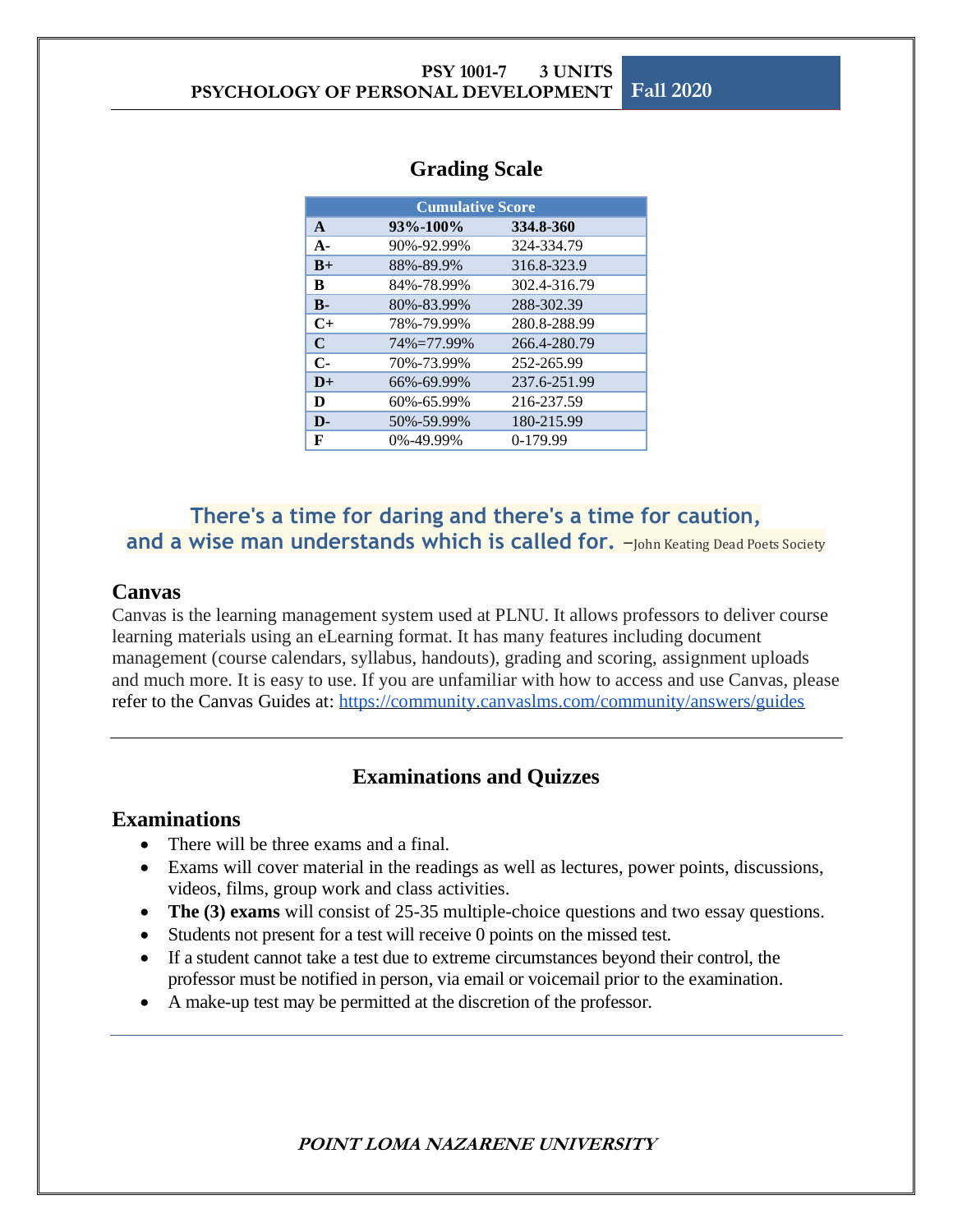## **Written Assignments**

### **Autobiography**

- The autobiography is your opportunity to reflect on who you are as a person using *narrative psychology* as the framework.
- Here is how one author describes the importance of a person's story:

*"In the realm of narrative psychology, a person's life story is not a Wikipedia biography of the facts and events of a life, but rather the way a person integrates those facts and events internally—picks them apart and weaves them back together to make meaning. This narrative becomes a form of identity, in which the things someone chooses to include in the story, and the way she tells it, can both reflect and shape who she is. A life story doesn't just say what happened, it says why it was important, what it means for who the person is, for who they'll become, and for what happens next."* (Beck, nd).

- It is your opportunity to tell your **story** and reflect on your journey so far.
- **WHAT IT IS NOT**: It is not a summary of where you grew up, where you went to school……...
- **WHAT IT IS:** It is the narrative about what has been important in your story so far, an examination of how your experiences have shaped you, an identification and reflection of the themes you have noted and how it all fits together for who you hope to become.
- In assembling your story, consider the following questions:
	- o What gives your life meaning?
	- o What have you learned from disappointment/failure/success?
	- o What experiences have informed or affected your journey so far?
	- o What important lessons have you integrated into your worldview?
	- o Can you remember a time when you felt strong/happy?
	- o What challenges occurred to threaten that happiness?
		- Were you able to find meaning in those challenges?
	- o What are your goals? What are your dreams?
	- o What outcomes would you like to see one day?
- Use your creativity and imagination to tell your **story.**

You may use the following items to enhance the telling of your story:

- o Pictures
- o Drawings
- o Paintings
- o Music
- o Multimedia
- **10% will be deducted per day for any paper turned in late unless previous arrangements have been made with the professor (See Canvas for due date).**
- Formatting:
	- o 7-8 pages in length
	- o 1" margins, double-spaced, Times New Roman font.
- You will be graded on:
	- o Spelling & Grammar (10 points),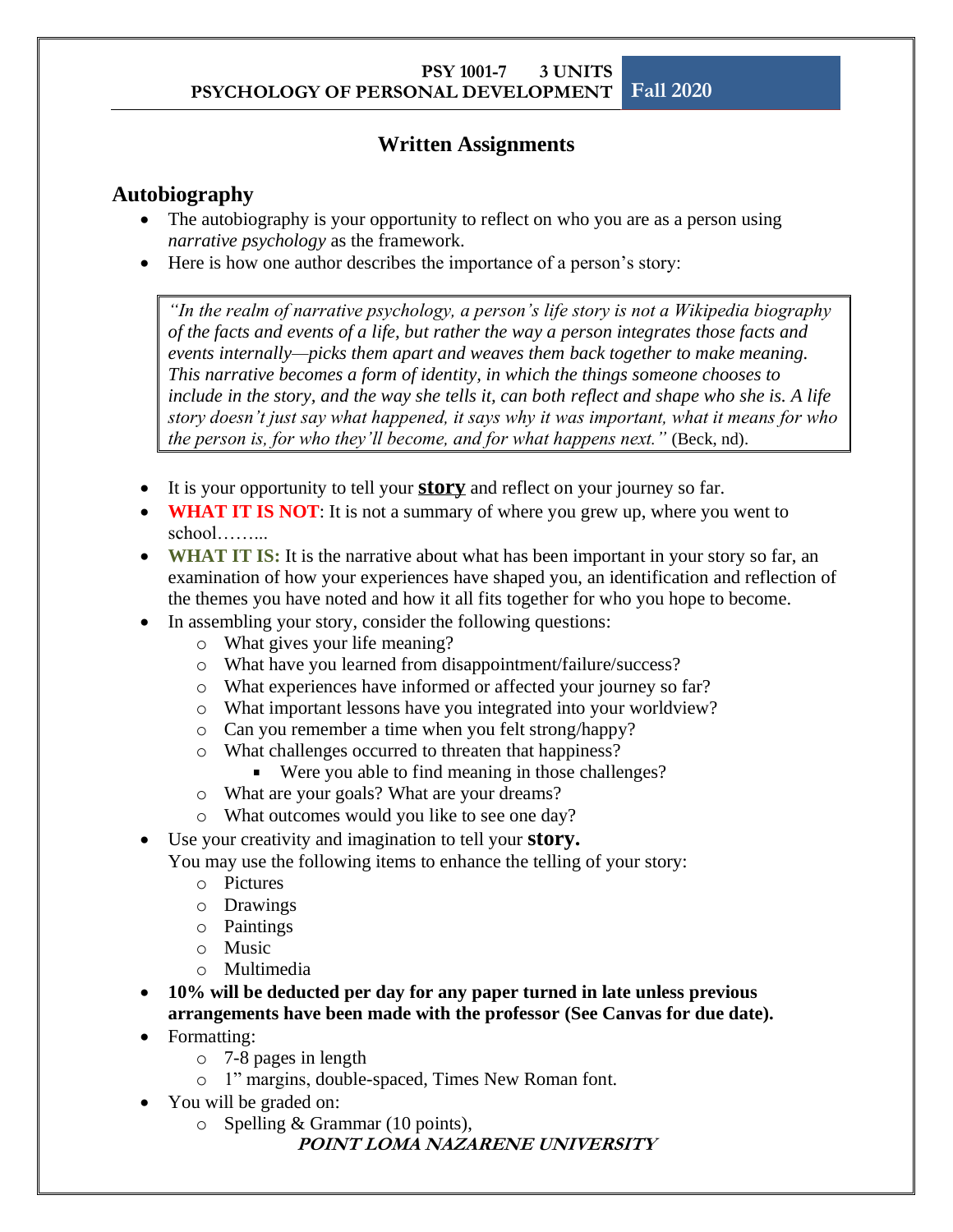- o Telling the Story (40 points)
- o Effort/Coverage (10 points),
- o Creativity (10 points)
- o Interpreting the Story (10 points)
- o Insight (10 points)

#### **Reflection Weekly Assignment**

Self-reflection is an important aspect of the care and attention we need to give ourselves on a daily basis. Yet our hectic, activity filled lives rarely allow us to sit quietly, reflect and breathe. Reflection provides balance, helps us solve problems, and allows us time to deconstruct, evaluate and change an approach, idea or thought.

#### **Directions:**

Every other week you will take a few minutes to reflect on a pre-selected question and write at least one double spaced page on your thoughts, feelings, concerns, etc., as it pertains to the prompt.

- *Goal of the reflection*: to encourage self-reflection and self-care for at least one hour each week.
	- o It is a place to work out a problem, share an achievement or relate an insight.
- **Submit the paper electronically via Canvas on the assigned Friday by midnight.**

#### **Participation and Attendance**

#### **Class Participation/Discussion**

- **Fact:** Learning is an active process.
- **The expectation**: actively engage in class discussion and group activities offering your insights, suggestions, questions, challenges and comments.

#### **PLNU ATTENDANCE AND PARTICIPATION POLICY**⍟

- Regular and punctual attendance at all **synchronous** class sessions is considered essential to optimum academic achievement.
	- o Faculty members strongly believe that you should be exposed to all elements of PSY 1001.
	- o Attentive attendance in class contributes significantly to the academic environment at PLNU.
	- o It is understood that "life happens" and therefore, a student may miss a class due to circumstances beyond the student's control (an illness, death, or some other calamity). Be sure to notify your professor if this is the case.
- If the student is absent for more than 10 percent of class sessions (virtual or face-to-face), the faculty member will issue a written warning of de-enrollment.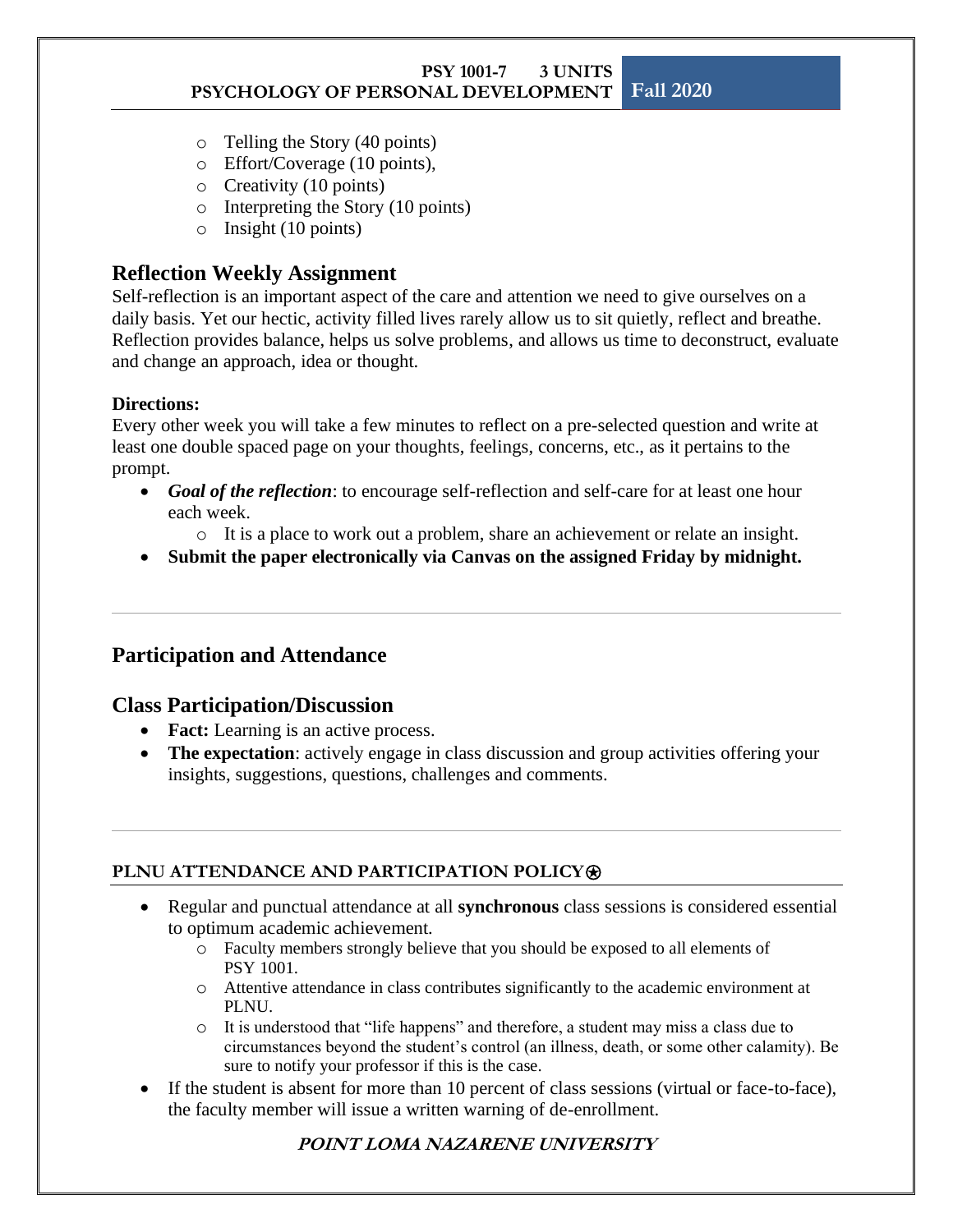- If the absences exceed 20 percent, the student may be de-enrolled without notice until the university drop date or, after that date, receive the appropriate grade for their work and participation.
- Students not present for a test will receive 0 points on the missed test.
	- o If a student cannot take a test due to extreme circumstances beyond their control, the professor must be notified prior to the examination via email, text, phone prior to the examination. This does not guarantee a re-scheduling of the test. That is up to the discretion of the professor).
- In this course, a portion of the credit hour content will be delivered **asynchronously** and attendance will be determined by submitting the assignments by the posted due dates. See [Academic Policies](https://catalog.pointloma.edu/content.php?catoid=48&navoid=2743#classattend) in the Graduate and Professional Studies Catalog.
- If absences exceed these limits but are due to university excused health issues, an exception will be granted.

#### **Asynchronous Attendance/Participation Definition**

A day of attendance in asynchronous content is determined as contributing a substantive note, assignment, discussion, or submission by the posted due date. Failure to meet these standards will result in an absence for that day. Instructors will determine how many asynchronous attendance days are required each week.

## **COURSE CREDIT HOUR INFORMATION**

In the interest of providing sufficient time to accomplish the stated Course Learning Outcomes, this class meets the PLNU credit hour policy for a 2 unit class delivered over 15 weeks. It is anticipated that students will spend a minimum of 37.5 participation hours per credit hour on their coursework. For this course, students will spend an estimated 75 total hours meeting the course learning outcomes. The time estimations are provided in the Canvas modules.

## **"The privilege of a lifetime is to become who you truly are."** ― [C.G. Jung](http://www.goodreads.com/author/show/38285.C_G_Jung)

Students taking online courses are expected to attend each week of the course. Attendance is defined as participating in an academic activity within the online classroom which includes posting in a graded activity in the course. (Note: Logging into the course does not qualify as participation and will not be counted as meeting the attendance requirement.)

Students who do not attend at least once in any 3 consecutive days will be issued an attendance warning. Students who do not attend at least once in any 7 consecutive days will be dropped from the course retroactive to the last date of recorded attendance.

Students who anticipate being absent for an entire week of a course should contact the instructor in advance for approval and make arrangements to complete the required coursework and/or alternative assignments assigned at the discretion of the instructor.

## **Policy on Electronic Devices**

In addition to the focus on each student's "story," another aspect of PSY 1001 is to introduce freshmen to the college experience. A student's classroom contribution is vital to the academic environment at Point Loma.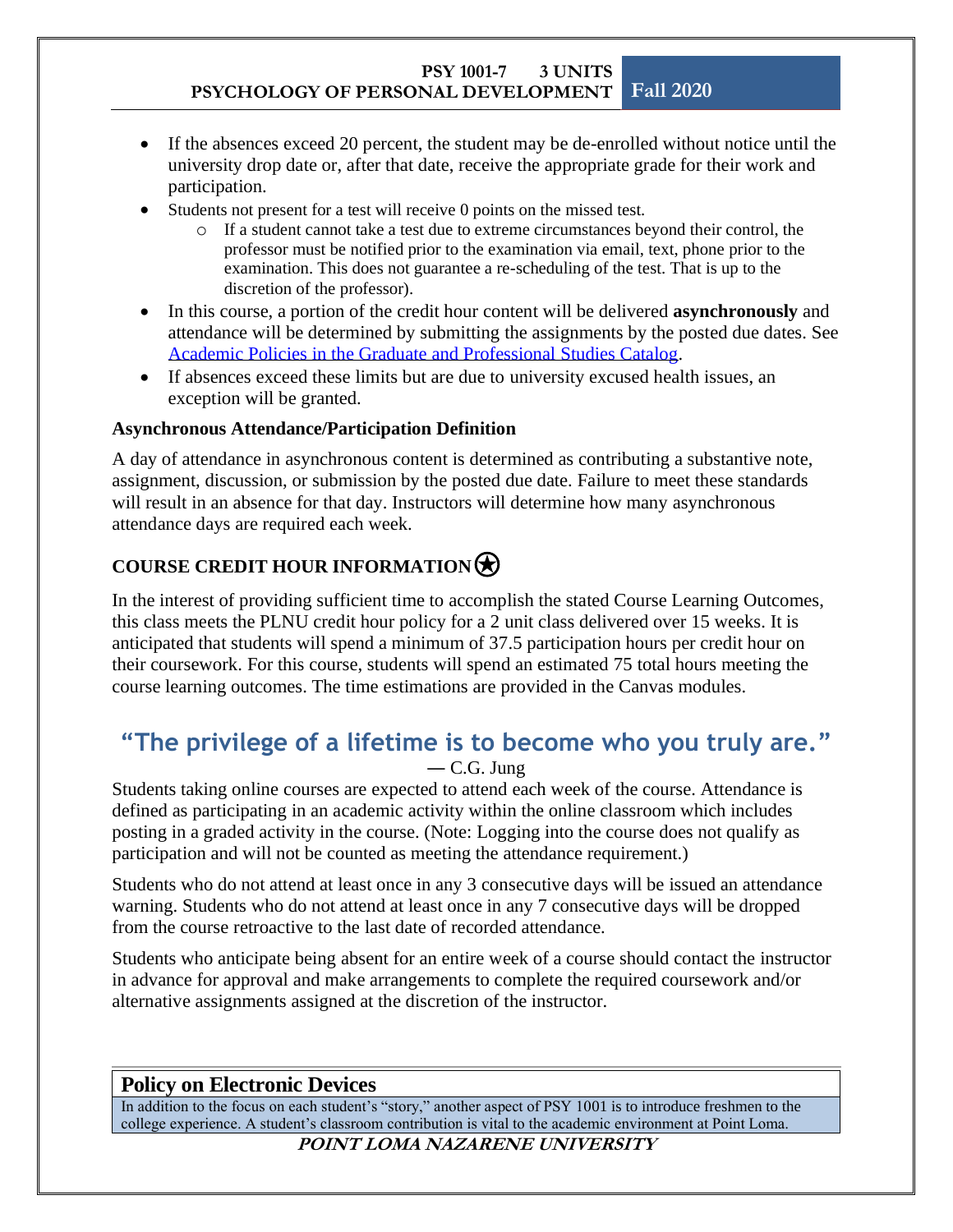Classroom contribution is more than just asking thoughtful questions, it also involves respectful attention to what others are saying. This is not only good because what is being said might be on a test, but it is also just a common courtesy. Although it does not need to be said to most college students, texting or listening to one's phone detracts from the classroom environment*. In PSY 1001 students are not permitted to use their electronic devices to text, surf the web, play games, etc. during class time.* 

## **Small Group**

- Each student will be assigned to a small group facilitated by upper classman.
- The group will meet once a week.
- Participation in this group is mandatory.
- During week six a mid-term grade will be assigned by your small group leader.
	- o This grade will be given to your section professor for your review.
	- o This is not your final grade, but a preliminary check to ensure you are completing all required assignments.
- Final small group grades will be forwarded to the section professor and added to your overall grade for the course.

## **Other Requirements:**

- A daily planner.
	- o A planner is especially helpful juggling courses, social activities, tests etc.
	- o Electronic calendar apps are also acceptable. Put in class times and study times. Make study appointments with yourself throughout the week. Include at least 2.5 hours per unit per week for class and study tie.
- Involvement in a formal social activity on campus.
	- o This can include ministry groups, intramurals, musical groups, a varsity sport, cheer, departmental organizations, and so on. During this time, involvement make look a bit different. Push yourself to engage and try a new group….even though it may be virtual.
- Meeting with your academic advisor.
	- o This is usually done during registration for next semester's courses.
	- o However, we encourage you to make a meeting with your academic advisor sooner to introduce yourself and ask any questions that you might have about your academic/life journey.

## **Administrative Information**

## **Final Examination Policy**

Successful completion of this class requires taking the final examination on its scheduled day. The final examination schedule is posted on the Class Schedules site.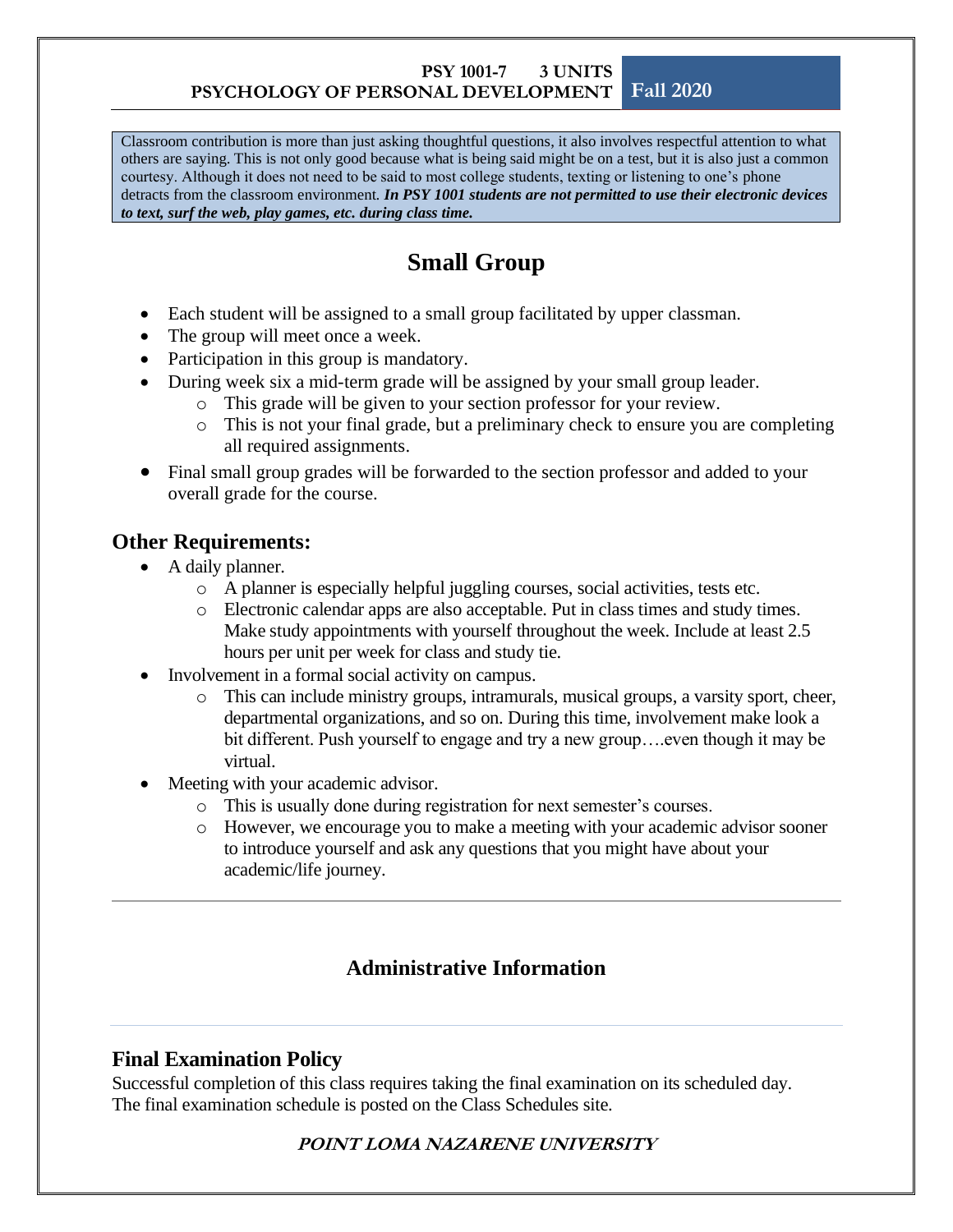No requests for early examinations or alternative days will be approved.

## **PLNU Copyright Policy**

Point Loma Nazarene University, as a non-profit educational institution, is entitled by law to use materials protected by the US Copyright Act for classroom education. Any use of those materials outside the class may violate the law.

## **PLNU Academic Honesty Policy**

Students should demonstrate academic honesty by doing original work and by giving appropriate credit to the ideas of others. Academic dishonesty is the act of presenting information, ideas, and/or concepts as one's own when in reality they are the results of another person's creativity and effort. A faculty member who believes a situation involving academic dishonesty has been detected may assign a failing grade for that assignment or examination, or, depending on the seriousness of the offense, for the course. Faculty should follow and students may appeal using the procedure in the university Catalog. See Academic Policies for definitions of kinds of academic dishonesty and for further policy information.

See [ADC Academic and General Policies](https://catalog.pointloma.edu/content.php?catoid=48&navoid=2757#Academic_Honesty) for definitions of kinds of academic dishonesty and for further policy information.

During the first week of class, you will be asked to submit an Academic Honesty Verification Statement. Submitting the statement is a requirement of this course. By submitting the Academic Honesty Verification Statement, you will be verifying all assignments completed in this course were completed by you. Carefully review the Academic Honesty Statement below.

Statement: "In submitting this form, I am verifying all the assignments in this course will be completed by me and will be my own work."

**"If we know exactly where we're going, exactly how to get there, and exactly what we'll see along the way, we won't learn anything."**

• *-M. Scott Peck*

## **Academic Accommodations**

While all students are expected to meet the minimum standards for completion of this course as established by the instructor, students with disabilities may require academic adjustments, modifications or auxiliary aids/services. At Point Loma Nazarene University (PLNU), these students are requested to register with the Disability Resource Center (DRC), located in the Bond Academic Center, located in the Bond Academic Center [\(DRC@pointloma.edu](mailto:DRC@pointloma.edu) or 619- 849-2486 for all PLNU undergraduate and graduate students, including students enrolled at the Mission Valley Campus and College of Extended Learning students enrolled in PLNU courses at Community College satellite campuses). The DRC's policies and procedures for assisting such students in the development of an appropriate academic adjustment plan (AP) allows PLNU to comply with Section 504 of the Rehabilitation Act and the Americans with Disabilities Act. Section 504 prohibits discrimination against students with special needs and guarantees all qualified students equal access to and benefits of PLNU programs and activities. After the student files the required documentation, the DRC, in conjunction with the student, will develop an AP to meet that student's specific learning needs. The DRC will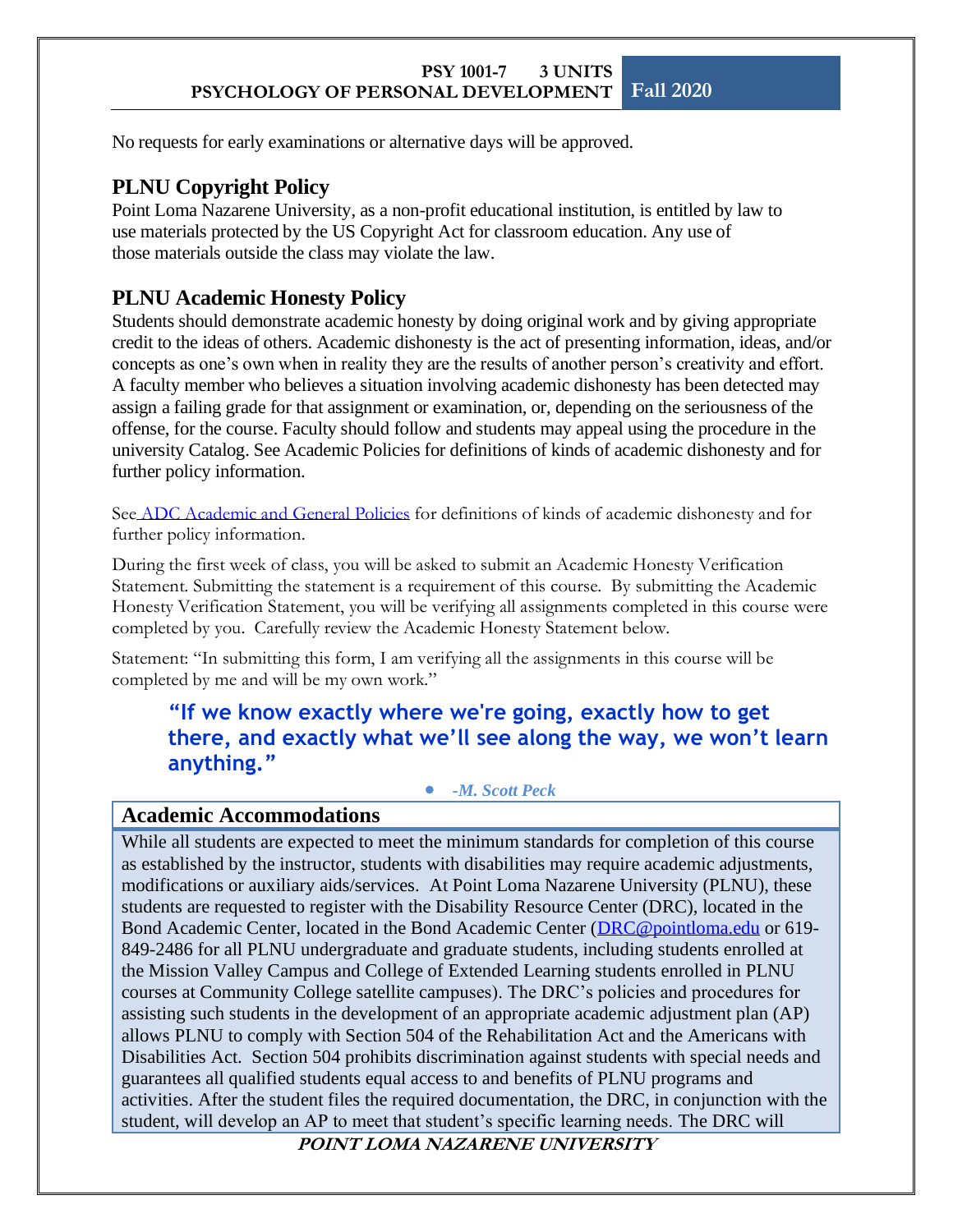thereafter email the student's AP to all faculty who teach courses in which the student is enrolled each semester. The AP must be implemented in all such courses.

If students do not wish to avail themselves of some or all of the elements of their AP in a particular course, it is the responsibility of those students to notify their professor in that course. PLNU highly recommends that DRC students speak with their professors during the first two weeks of each semester about the applicability of their AP in that particular course and/or if they do not desire to take advantage of some or all of the elements of their AP in that course.

#### **PLNU USE OF TECHNOLOGY**  $\otimes$

In order to be successful in the online environment, students need to meet the minimum technology and system requirements; please refer to the [Technology and System](https://help.pointloma.edu/TDClient/1808/Portal/KB/ArticleDet?ID=108349)  [Requirements](https://help.pointloma.edu/TDClient/1808/Portal/KB/ArticleDet?ID=108349) information. If a student is in need of technological resources please contact student-tech-request@pointloma.edu.

*Problems with technology do not relieve students of the responsibility of participating, turning in assignments, or completing class work.*

#### **STATE AUTHORIZATION**⍟

State authorization is a formal determination by a state that Point Loma Nazarene University is approved to conduct activities regulated by that state. In certain states outside California, Point Loma Nazarene University is not authorized to enroll online (distance education) students. If a student moves to another state after admission to the program and/or enrollment in an online course, continuation within the program and/or course will depend on whether Point Loma Nazarene University is authorized to offer distance education courses in that state. It is the student's responsibility to notify the institution of any change in his or her physical location. Refer to the map on **State Authorization** to view which states allow online (distance education) outside of California.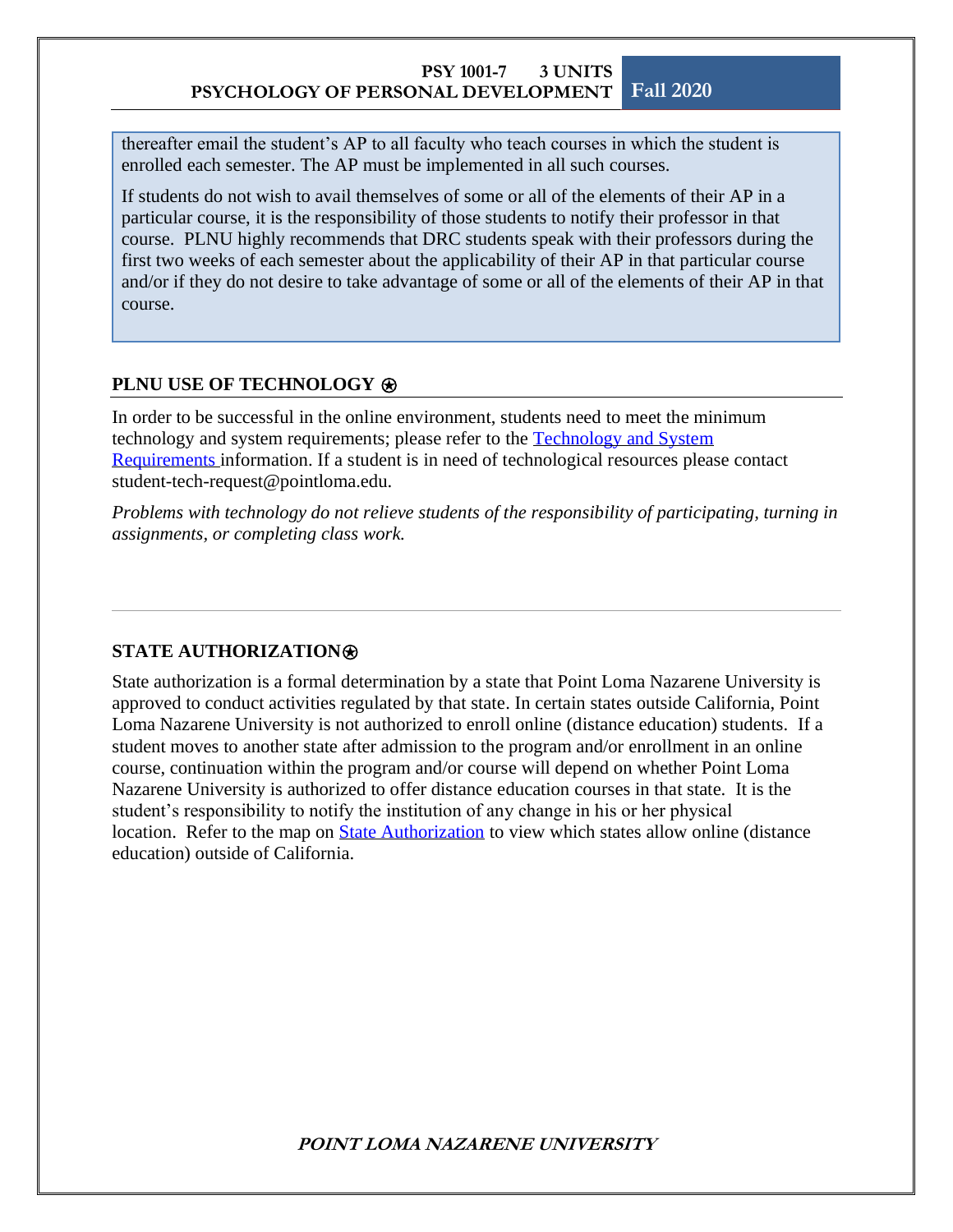## **Weekly Reading Assignment/Exam Schedule**

|     | Week of:                       | <b>Topic</b>                         | Wednesday                                                                             | Friday                                                                                   |
|-----|--------------------------------|--------------------------------------|---------------------------------------------------------------------------------------|------------------------------------------------------------------------------------------|
| #1  | $8/17/20 - 8/21/20$            | Growth and                           | Review of Syllabus                                                                    | Peck: pp. 185-208                                                                        |
|     |                                | Religion                             | No reading due today                                                                  | Watch: The Psychology of Worldview                                                       |
| #2  | $8/24/20 - 8/28/20$            | Growth and<br>Religion               | Peck: pp. 208-225<br>Watch Brene Brown at the Washington<br><b>National Cathedral</b> | Peck: pp. 225-232<br><b>Watch Freud Video</b>                                            |
| #3  | $8/31/20 - 9/4/20$             | Growth and<br>Religion               | <b>Start Frankl book</b><br>Watch:<br>The Quest for True Belonging                    | Exam Review #1<br>Watch: Cultivating Resilience &<br><b>Hardwiring Happiness</b>         |
| #4  | $9/7/20 - 9/11/20$             | Growth and<br>Religion<br>Discipline | Exam $#1$                                                                             | Peck: pp. 11-32<br>Frankl: Read up to page ______.                                       |
|     |                                |                                      |                                                                                       |                                                                                          |
| #5  | $9/14/20 - 9/18/20$            | Discipline                           | Peck: pp. 32-50                                                                       | Peck: pp. 51-77                                                                          |
| #6  | $9/21/20 - 9/25/20$            | Discipline                           | Frankl: continue reading                                                              | Read supplement on Behavioral<br>Therapy<br><b>Watch Dead Poets</b><br>at home this week |
| #7  | $9/28/20 - 10/2/20$            | Discipline                           | Review supplemental<br><b>Suicide Resources</b>                                       | Dead Poets assignment<br>(handout in class)                                              |
| #8  | $\overline{10/5}/20 - 10/9/20$ | Discipline                           | Exam Review #2<br>Frankl: Read up to page                                             | Exam $#2$                                                                                |
|     |                                |                                      |                                                                                       |                                                                                          |
| #9  | $10/12/20 - 10/16/20$          | Love                                 | Peck pp. 81-111                                                                       | Peck pp. 111-139                                                                         |
| #10 | $10/19/20 - 10/23/20$          | Love                                 | Watch Leslie Gauthier: A Better Way<br>to Talk About Love                             | Peck pp. 160-182, 312-315<br>Watch: Humanistic Psychology with<br>Carl Rogers            |
| #11 | $10/26/20 - 10/30/20$          | Love                                 | Frankl: continue reading                                                              | Exam Review #3                                                                           |
| #12 | $11/2/20 - 11/6/20$            | Love                                 | Exam $#3$                                                                             | Peck: pp. 235-253<br><b>Complete Frankl</b>                                              |
|     |                                |                                      |                                                                                       |                                                                                          |
| #13 | $11/9/20 - 11/13/20$           | Grace                                | Peck pp. 253-289                                                                      | Peck pp. 289-311                                                                         |
| #14 | $11/16/20 - 11/20/20$          | Grace                                | PPT: Frankl                                                                           | Exam Review #4                                                                           |
| #15 | $11/23/20 - 11/27/20$          | <b>THANSGIVING</b>                   | <b>Thanksgiving Break</b>                                                             |                                                                                          |
| #16 | 12/2/20                        | <b>FINAL</b>                         | Exam #4                                                                               | <b>VACATION</b>                                                                          |

*Tell me and I forget. Teach me and I remember. Involve me and I learn. -Benjamin Franklin*

**Weekly Reflection Questions**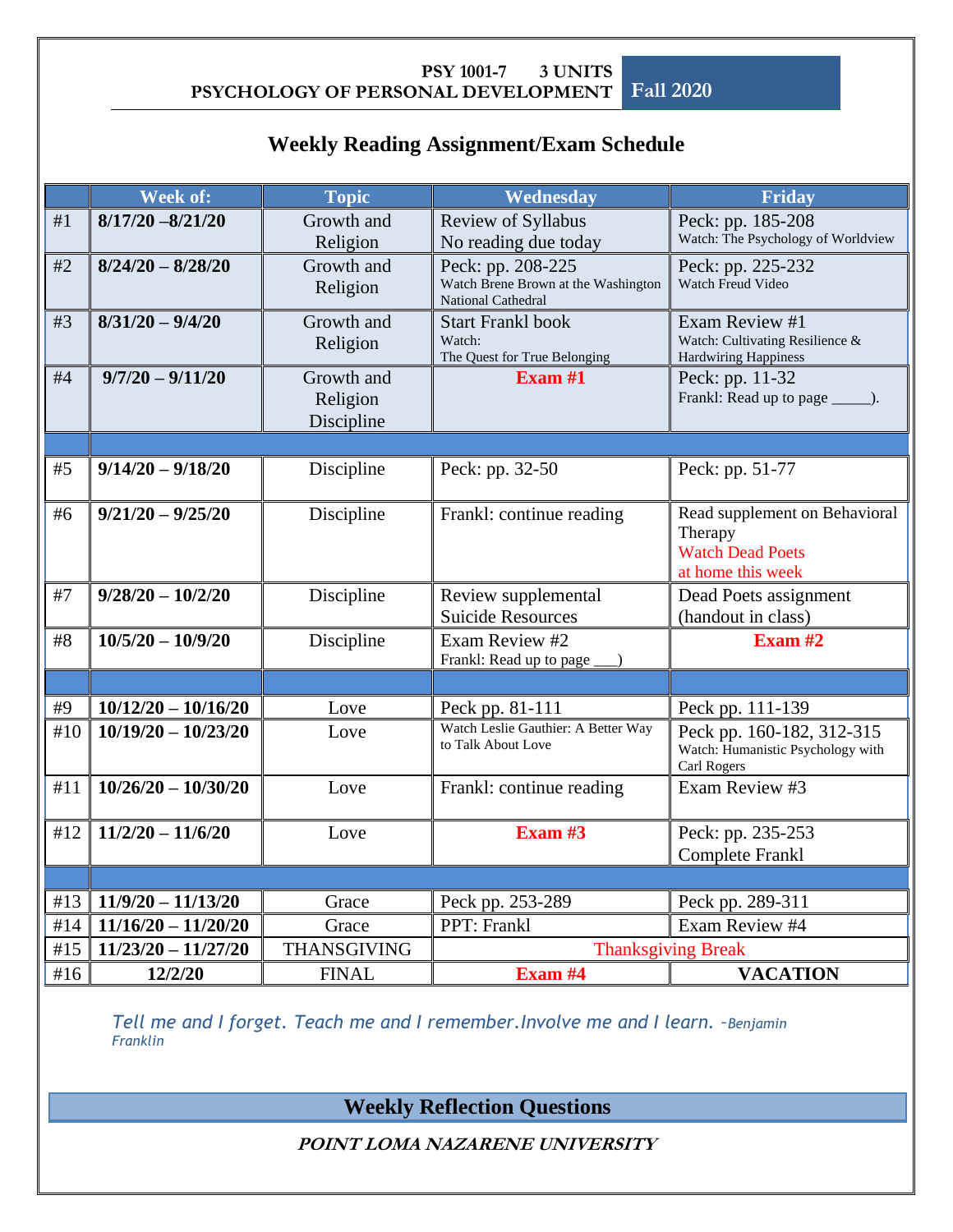| Date:    | <b>Topic</b>        | <b>Question of the Week</b>                                                                                                                                                                                                          |
|----------|---------------------|--------------------------------------------------------------------------------------------------------------------------------------------------------------------------------------------------------------------------------------|
| 08/21/20 | Growth and Religion | 1. Peck says, "The path to holiness (spiritual growth) lies<br>through questioning everything" (p. 193). What have<br>you questioned on your journey so far?<br>What are you questioning?<br>What do you believe? What do you value? |
| 9/4/20   | Growth and Religion | Observe closely what goes on within and around you<br>2.<br>this week and list at least one "miracle" you've seen<br>each day.                                                                                                       |
| 9/18/20  | Discipline          | 3. What types of problems are hard for you to deal with?<br>How willing are you to confront these problems in<br>order to change and grow?                                                                                           |
| 10/2/20  | Discipline          | 4. What recent problems have you faced and taken<br>responsibility for?                                                                                                                                                              |
| 10/16/20 | Love                | What blocks you from really listening to others?<br>5.                                                                                                                                                                               |
| 10/30/20 | Love                | 6. Who has truly loved you? How did they show their<br>love?                                                                                                                                                                         |
| 11/13/20 | Grace               | 7. What is your understanding of grace? What does it<br>look like in your life right now?                                                                                                                                            |



*When I am with a group of human beings committed to hanging in there through both the agony and the joy of community, I have a dim sense that I am participating in a phenomenon for which there is only one word...."glory." -M. Scott Peck*